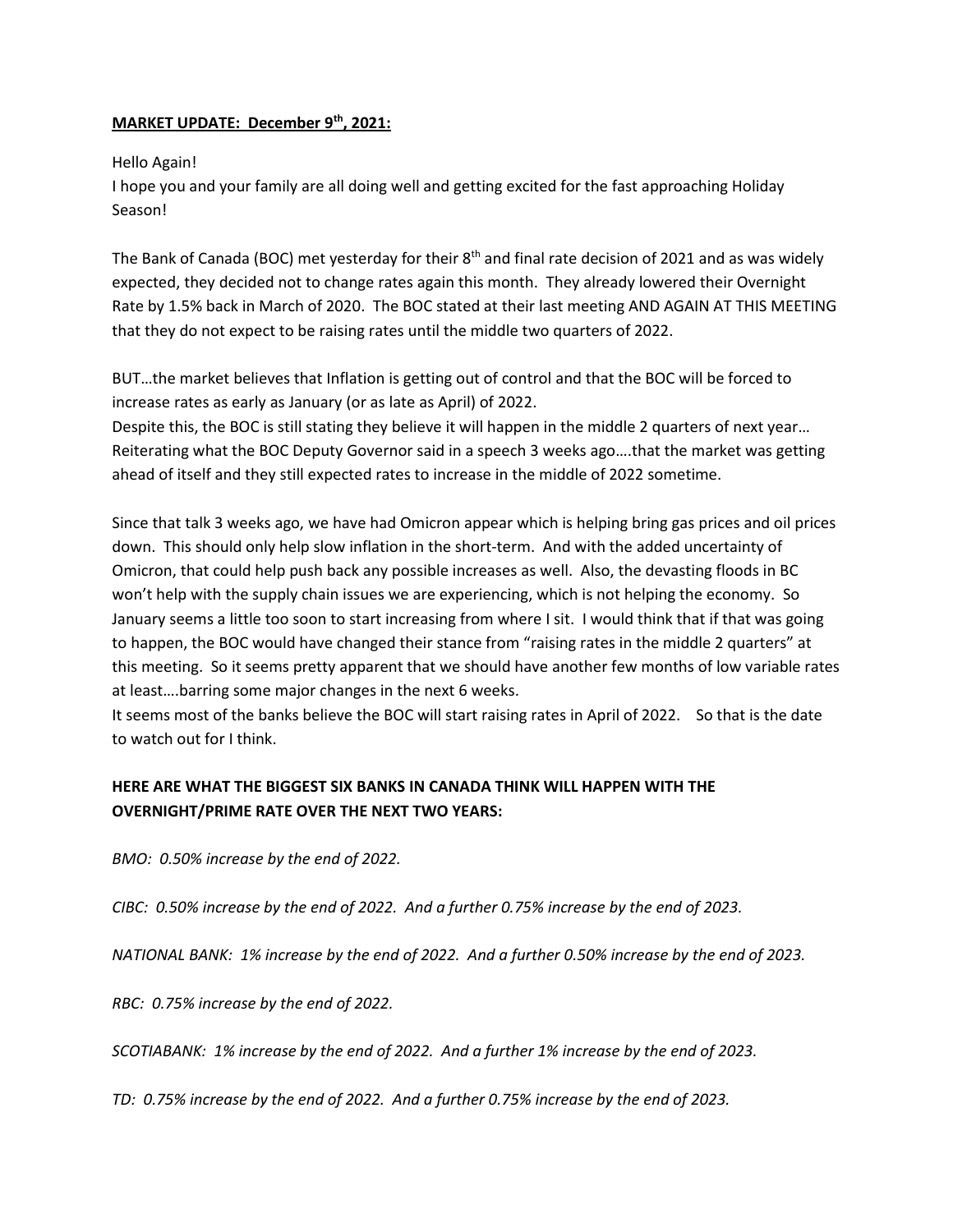The "November Job Report" just released last week shows that nearly 4 times the expected amount of jobs were created in November. The BOC had previously stated it wanted to wait until the Labour Market recovery was complete before hiking rates. Well it certainly appears we are almost there. Unemployment is down to 6%....only 0.3% higher than February of 2020. Vacancies remain elevated, and Wage Growth is also starting to pick up.

Some economists thought this positive report could force the BOC's hand to raise rates sooner rather than later. But while the BOC did make reference to the good jobs report, they are standing firm on their previous prediction of waiting until the middle two quarters to increase rates.

Mortgage Rates continue to creep upwards as we prepare for the inevitable increases by the BOC. For Purchases with less than 20% Down Payment, we are seeing 5 year fixed rates around 2.64% …about 0.60% higher than it was 2 months ago!.....and 5 year variable rates around 1.30% (Prime less 1.15%)…that is about 0.15% higher than last week.

For Purchases with 20% Down Payment, the 5 year fixed rate is up to 2.79%-2.89%...up 0.50%-0.60% in the last two months. The 5 year variable option is now at 1.45% (prime less 1%)…that is about 0.10% higher than last week.

Most likely this trend will continue as we move forward.

SO FOR ANYONE WITH A MORTGAGE NEED IN THE NEXT 120 DAYS….YOU WOULD BE WISE TO GET PRE-APPROVED ASAP.

## *IN GTA REAL ESTATE NEWS:*

*December 3, 2021 – Home sales reached a new record for the month of November, and the average selling price also reached a new all-time high. New listings were down substantially compared to last year for all market segments – further highlighting the inherent supply issue across all home types in the Greater Toronto Area (GTA).* 

*GTA REALTORS® reported 9,017 home sales through TRREB's MLS® System in November 2021 – 3.3 per cent above the November 2020 result, setting a new record. In contrast, new listings were down by 13.2 per cent year-over-year, with double-digit declines for low-rise home types and condominium apartments.* 

*"Governments at all levels must take coordinated action to increase supply in the immediate term to begin addressing the supply challenges of today, and to work towards satisfying growing demand in the future. The GTA remains the primary destination for new immigrants and is at the centre of the Canadian economy. For far too long, governments have focused on short-term band-aid policies to artificially suppress demand. Current market activity highlights decisively that these policies do not work, and unless governments work together to cut red tape, streamline the approval processes, and incentivize mid-density housing, ongoing housing affordability challenges will escalate. On this point, we commend the City of Toronto for moving forward with initiatives to facilitate the creation of more mid-density*